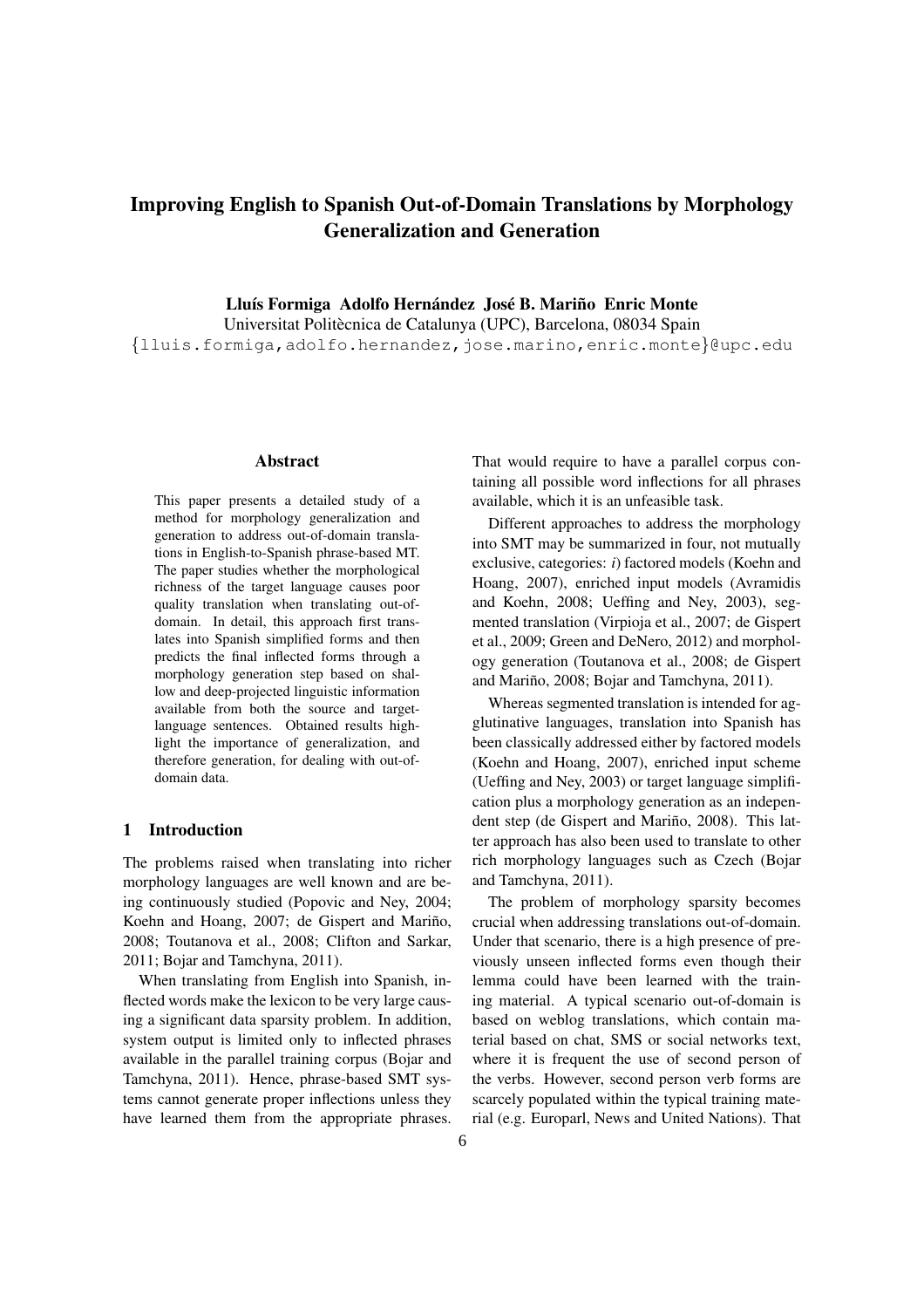is due to the following reasons: *i*) text from formal acts converts the second person (*tu´*) subject into *usted* formal form, which uses third person inflections and *ii*) text from news is mainly depicted in a descriptive language relegating second person to textual citations of dialogs that are a minority over all the text.

Some recent domain-adaptation work (Haddow and Koehn, 2012) has dealt implicitly with this problem using the OpenSubtitles<sup>1</sup> bilingual corpus that contains plenty of dialogs and therefore second person inflected Spanish forms. However, their study found drawbacks in the use of an additional corpus as training material: the improvement of the quality of the out-of-domain translations worsened the quality of in-domain translations. On the other hand, the use of an additional corpus to train specific inflected-forms language generator has not yet been addressed.

This paper presents our findings on tackling the problem to inflect out-of-domain verbs. We built a SMT system from English into simplified morphology Spanish in order to inflect the verbs as an independent postprocessing step. This strategy has been formerly applied to translate from English into Spanish with a N-gram based decoder (de Gispert and Mariño, 2008) but without dealing with out-ofdomain data and neither with a factored based system (Koehn and Hoang, 2007). We analyze the most convenient features (deep vs. shallow) to perform this task, the impact of the aforementioned strategy when using different training material and different test sets. The main reason to focus the study only on the verbs is their strong impact on the translation quality (Ueffing and Ney, 2003; de Gispert and Mariño, 2008).

In section 2 we describe the architecture of the simplification plus generation strategy. In section 3 we detail the design of the generation system. In section 4 we detail the experiments performed and we discuss them in section 5. At last, we explain in section 6 the main conclusions and lines to be dealt in the future.

# 2 System architecture

The main idea of the presented strategy is to reduce the sparsity of the translation models and the perplexity of the language models by simplifying the morphology in the target language.

Spanish, as a Latin derived language, has a complex grammar. Rodríguez and Carretero (1996) enumerated the problems of Spanish morphology flexions into 7 different problems that contain verb conjugation, gender/number derivations and enclitic forms among others. As it has been mentioned, we focus on the surface forms related to Spanish verbs. Concretely we center our study to predict *i*) person and number (PN) for the Spanish verb forms and *ii*) number and gender (NG) of participles and adjectives derived from verbs, which are very common in passive forms. We implicitly deal with enclitic forms through a segmentation step based on the work by Farrús et al.  $(2011)$ .

The idea is summarized in Figure 1. Spanish verb forms are replaced with their simplified form. Generalization is carried out through several steps detailed in Table 1. The Spanish POS tags are given in Parole format<sup>2</sup> that includes information about the type, mode, tense, person, number and gender of the verb. First, we concatenate the POS tag to the lemma of the verb. For example, the inflected form *puede* is transformed into VMIP3S0[poder], which indicates that the lemma of Main Verb poder is inflected to the Indicative Present Third Person Singular form. Next, we generalize the person, number and gender of the verb to the following variables: p for person, n for number and g for gender. Under this generalization, the simplified form keeps information of verb type ('VM'  $\rightarrow$  main verb), mode and tense ('IP'  $\rightarrow$ indicative, present), while 'p' and 'n' represent any person and number once generalized (from 3rd person singular). It is important to highlight that we do not perform just a simple *lemmatization* as we also keep the information about the type, mode and tense of the verb.

After simplifying the corpus we can build the models following the standard procedures explained in section 4.1. Note that the tuning of the system is performed with the simplified reference of the development texts.

<sup>1</sup> www.opensubtitles.org

<sup>2</sup> http://www.lsi.upc.edu/ nlp/tools/parole-eng.html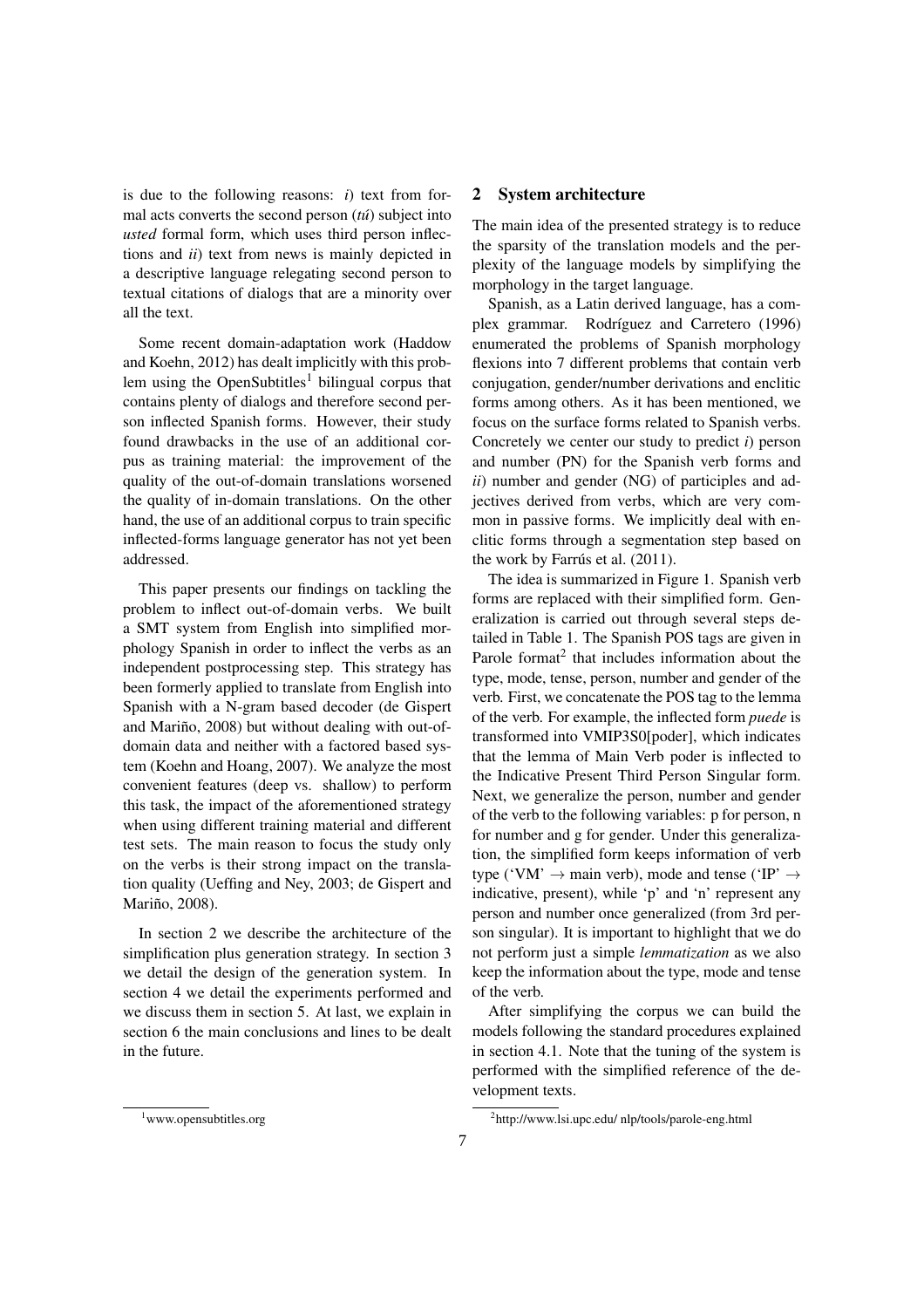

Figure 1: Flow diagram of the training of simplified morphology translation models.

| <b>Type</b>    | <b>Text</b>                     |
|----------------|---------------------------------|
| <b>PLAIN</b>   | la Comisión <b>puede</b> llegar |
| <b>TARGET:</b> | a paralizar el programa         |
| Lemma+PoS      | la Comisión VMIP3S0[poder]      |
|                | llegar a paralizar el programa  |
| Lemma+PoS      | la Comisión VMIPpn0[poder]      |
| Generalized:   | llegar a paralizar el programa  |

Table 1: Example of morphology generalization steps taken for Spanish verbs.

At this point, the translation process may be independently evaluated if test references are also simplified. This evaluation provides oracles for the generation step. That is, the maximum gain to be obtained under a perfect generation system.

Finally, morphology prediction system is designed independently as it is explained in section 3. The generation system predicts the correct verb morphology for the given context both in the source and the target sentence. Once the morphology is predicted, the verb is inflected with a verb conjugator.

The presented strategy has two clear benefits: *i*) it makes clear the real impact of morphology generalization by providing an oracle for the studied scenarios and *ii*) decouples the morphology generation system from the actual SMT pipeline making it feasible to be trained with small or noisy out-of-domain corpora without having a strong negative impact into the decoder pipeline (Haddow and Koehn, 2012).

However, any bilingual corpora used to train the generation system has to be correctly aligned in order to perform a correct extraction of the features. In that sense it is useful to reuse the already trained SMT (e.g. GIZA) alignment models as they are built from larger collections of data.

## 3 Design of the Generation System

The generation system is addressed as a multiclass classification problem. We separate the prediction in two independent tasks: *i*) person and number and *ii*) number and gender. The reason of the separation is the fact that in Spanish there are not verb forms where the person, number and gender have to be predicted at the same time. Thus, the forms other than participle involve decisions only based in person and number while the participle forms involve only number and gender. Thus, we train two independent multiclass classifiers: *i)* a person and number classifier involving 6 output classes (1st, 2nd and 3rd person either in Singular or Plural) and *ii)* a number and gender classifier involving 4 output classes (Male and Female either in Singular or Plural). We provide the one-best decision of the decoder as the input to the generation system along with its related tokenized source sentence and its alignment. It is important to highlight that the decoder has to be able to provide the source-translation alignment at word level.

#### 3.1 Relevant Features

A set of linguistic features is extracted for each generalized verb found in the target sentence. These features include simple shallow information around the verb and might include deep information such as projected dependency constituents or semantic role labels.

For the shallow feature extraction, the features are extracted with simple neighborhood functions that look the words, POS tags and the morphology in and around the verb in both the source and target side. These features are: *i*) Context words and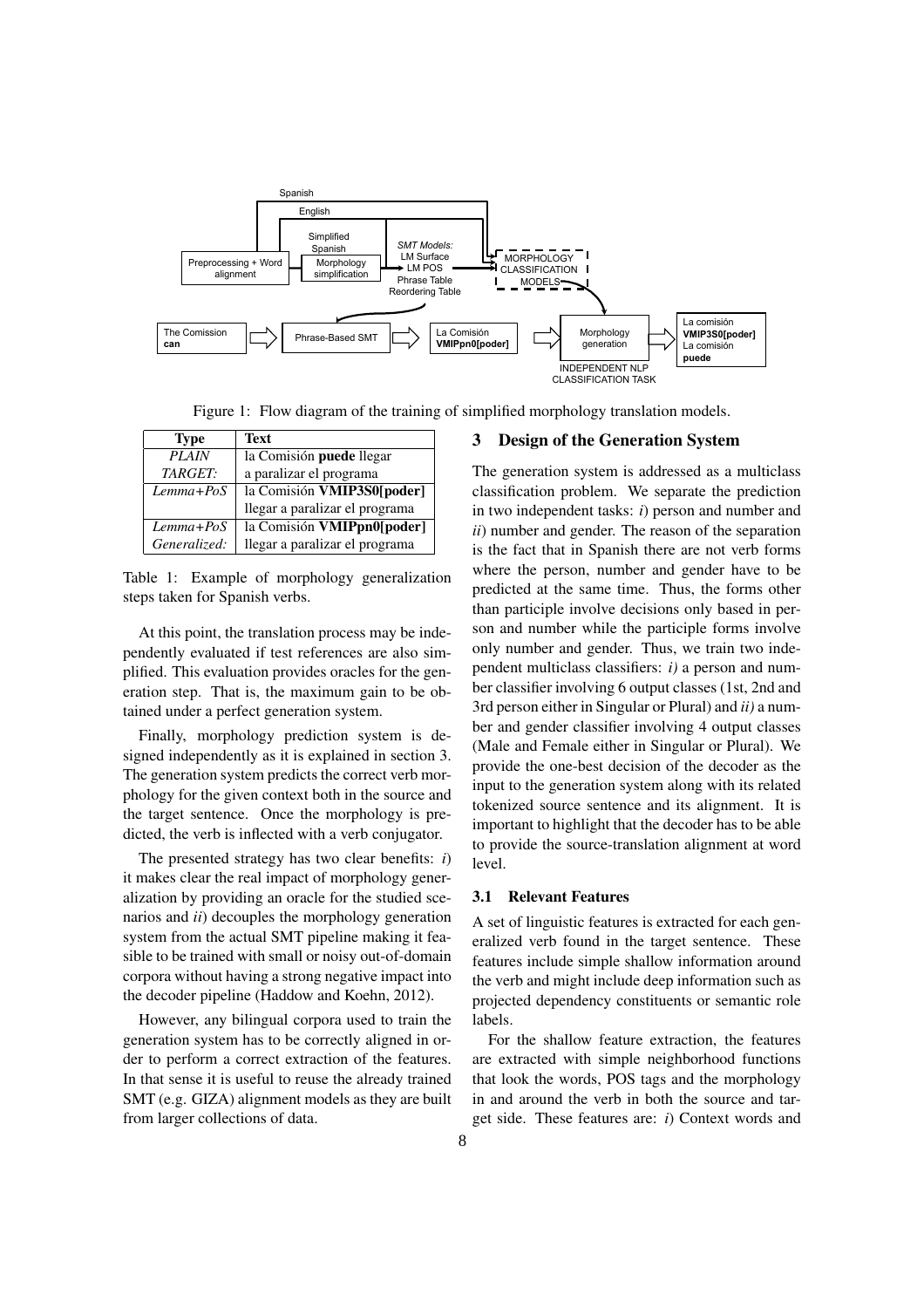their POS for both the source and target verbs. *ii*) The composed verb phrase and its POS (e.g. it has not already been saved). The verb phrase is detected through a WFST acceptor. We also consider mixed word/POS source verb sequences (e.g. PRP has not already been VB). *iii*) Presence of a passive voice on the source. *iv*) Sequence of named entities (and their conjugations) before the source and target verbs: (e.g, John, Mary and Peter). *v*) Reflexive pronoun after the source and target verbs. *vi*) Pronoun before the source verb or whether it has POS indicating 3S (VBZ) or not3S (not VBZ) conjugation.  $vii$ ) Pronoun before the target verb (yo, tú...).  $viii$ ) Simplified form of the target verb simplifying also its mode and mode and tense. *ix*) Abstract pattern of the verb noting whether it is a auxiliary *haber* plus participle or simply a participle (mainly used as adjective).

For the deep features, first we perform semantic role labeling and dependency parsing of the source sentence through the Semantic parser of Lund University <sup>3</sup> and then we project this information to the target side using the alignment. In case of alignment to multiple words, we use the lexical model probabilities to decide the target word that corresponds to the source dependency. In total we use 310 different deep features such as: pA (parent agent), cSBJ (child subject), cOB (child object), pNMOD (parent modifier),  $pA1_p cos (POS of the parent agent 1)$ among others. The most important learned features are detailed in Section 4.4.

#### 3.2 Classifier framework

The generation system is implemented by means of classification models that predict the person, number and gender from the extracted features. Typical algorithms to deal with this task are Conditional Random Fields (McCallum and Li, 2003), MaxEnt classifiers (Della Pietra et al., 1997) or Support Vector Machines (Platt et al., 2000). All of them usually represent the set of features as a binary array.

We discard CRFs because the prediction case described in this paper does not suit as a structured/sequential problem as we only focus on predicting verb forms and usually they don't influence each other within the sentence and therefore each of



Figure 2: Decision DAG to find the best class out of four classes related to gender and number

them becomes a root constituent itself.

We have chosen SVMs instead of MaxEnt because the feature vectors are high-dimensional. Concretely, the binary vector size is 380k for the shallow features and 755k for the vectors that combine shallow and deep features. Therefore, SVM approximates the decision boundary by means of support vectors, which allow curvature in the feature space when it is high dimensional. This was confirmed in some preliminary experiments where we found better performance and that the size of the support vectors was about the 5% with respect to the total training database. On the other hand the MaxEnt classifier is based on simple hyperplanes, which assumes that the underlying boundary between classes is linear. In addition, the MaxEnt model assumes that the distribution of the the dot product between the feature vector and the set of weights of the classifier, which in the model is reflected by the use of an exponential nonlinearity. This assumption is rather limited and might not be correct.

Among the different multiclass SVM approaches, we have implemented the generation system by Decision Directed Acyclic Graphs (DDAG) (Platt et al., 2000) composed of binary SVM classifiers. A DDAG combines many two-class classifiers into a multiclassification task. The description of the structure is as follows: For an N-class problem, the DDAG contains N(N-1)/2 nodes, one for each pair of classes (one-vs-one classifier). A DAGSVM algorithm is proposed by Platt et al. (2000). An example of a structure of the DDAG is shown in Figure 2.

The classifiers can be ordered following different

<sup>3</sup> http://nlp.cs.lth.se/software/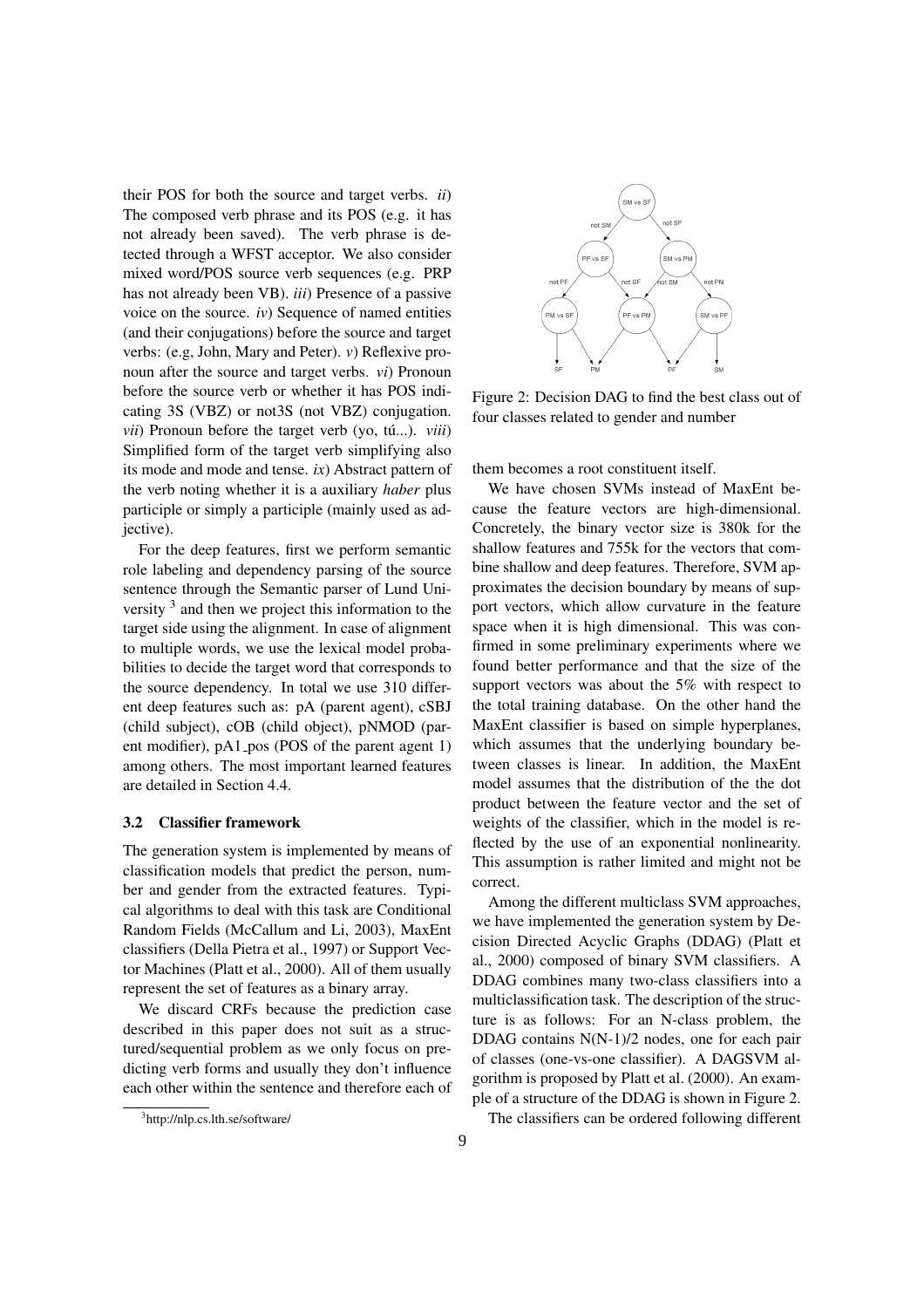criteria such as the misclassification rate, the balance between samples of each class or the most reliable decision taken by the classifiers. In this paper we follow the latter criteria: After processing the features by all classifiers simultaneously, the most consistent decision from all binary classifiers is taken in first place, afterwards the second best is considered and so on, until the final class is answered by the binary decisions. The experiments are explained in section 4.4.

# 4 Experiments

The experiments were carried out in three distinct stages. First, we have analyzed the impact of morphological generalization into the decoder models both with texts of the training-domain and text outof-domain. Then, we studied the generation system accuracy with fluent text sets and finally, we have studied the overall improvement achieved by the whole strategy under the different scenarios.

#### 4.1 Baseline systems

| Corpus      |     | Sent.             | Words    | Vocab.   | avg.len. |
|-------------|-----|-------------------|----------|----------|----------|
| <b>EPPS</b> | Eng | 1.90 M            | 49.40 M  | 124.03 k | 26.05    |
|             | Spa |                   | 52.66 M  | 154.67 k | 27.28    |
| News.Com    | Eng | 0.15 <sub>M</sub> | 3.73 M   | 62.70 k  | 24.20    |
|             | Spa |                   | 4.33 M   | 73.97k   | 28.09    |
| UN          | Eng | 8.38 M            | 205.68 M | 575.04 k | 24.54    |
|             | Spa |                   | 239.40 M | 598.54 k | 28.56    |

| Corpus      | Sent.             | Words    | Vocab.   |  |  |  |  |  |
|-------------|-------------------|----------|----------|--|--|--|--|--|
| <b>EPPS</b> | 2.12 M            | 61.97 M  | 174.92 k |  |  |  |  |  |
| News.Com.   | 0.18 <sub>M</sub> | 5.24 M   | 81.56 k  |  |  |  |  |  |
| UΝ          | 11.20 M           | 372.21 M | 725.73 k |  |  |  |  |  |
| News.07     | 0.05 <sub>M</sub> | 1.33 M   | 64.10 k  |  |  |  |  |  |
| News.08     | 1.71 M            | 49.97 M  | 377.56 k |  |  |  |  |  |
| News.09     | 1.07 <sub>M</sub> | 30.57 M  | 287.81 k |  |  |  |  |  |
| News.10     | 0.69 <sub>M</sub> | 19.58 M  | 226.76 k |  |  |  |  |  |
| News.11     | 5.11 M            | 151.06 M | 668.63 k |  |  |  |  |  |
|             | (b) Monolingual   |          |          |  |  |  |  |  |

(a) Parallel

Table 2: Details of different corpora used for training the models. The counts are computed before generalization.

We based our experiments under the framework of a factored decoder (Moses – Koehn and Hoang (2007)). Concretely, we translate the source words into target words plus their POS tags (Factored Moses from 0 to 0,2) using two separate language models for improving the fluency of the output. We did the alignment with stems through mGIZA (Gao and Vogel, 2008). We used the material from WMT12 (Callison-Burch et al., 2012) MT Shared Task for training. We used the Freeling analyzer (Padró et al., 2010) to tokenize, lemmatize and POStag both sides of the corpus (English and Spanish). In the same way we use the Freeling libraries in order to conjugate the verbs. We trained the language models (LM) with the SRILM Toolkit (Stolcke, 2002) at 5-gram level for words and 7-gram level for POS-tags.

In order to study the impact of the morphology at different training levels we have considered two different scenarios: First, we train a system only with texts from the European Parliament being a limited resource scenario, hereafter EPPS, consisting of small-sized corpora. Secondly, we consider a state-of-the-art scenario, hereafter WMT12, using all the material available. Corpus details are given in table 2. Weights have been tuned according to the development material of WMT'12 (7567 news sentences from 2008 to 2010). The news material for the years 2011 and 2012 has been left aside for testing purposes as explained later.

All these steps were performed identically for both the baseline and simplified verb forms decoders. Note that for the latter, the POS factor is also simplified. In addition, we needed also to simplify the development texts for tuning the system.

#### 4.2 Test scenarios

We set different evaluation test sets: news tests from WMT11 and WMT12 (Callison-Burch et al., 2012) for in-domain evaluation and weblog translations from the FAUST project (Pighin et al., 2012) for the out-of-domain. The news sets from WMT consist of 3003 human revised translations each. They will be referred as n11 and n12 in this paper. Regarding the weblog translations we considered 998 translation requests in English into Spanish submitted to Softissimo's online translation portal $4$ . Two independent human translators had corrected the most obvious typos and provided reference translations into Spanish for all of them along with the clean versions of

<sup>4</sup> http://www.reverso.net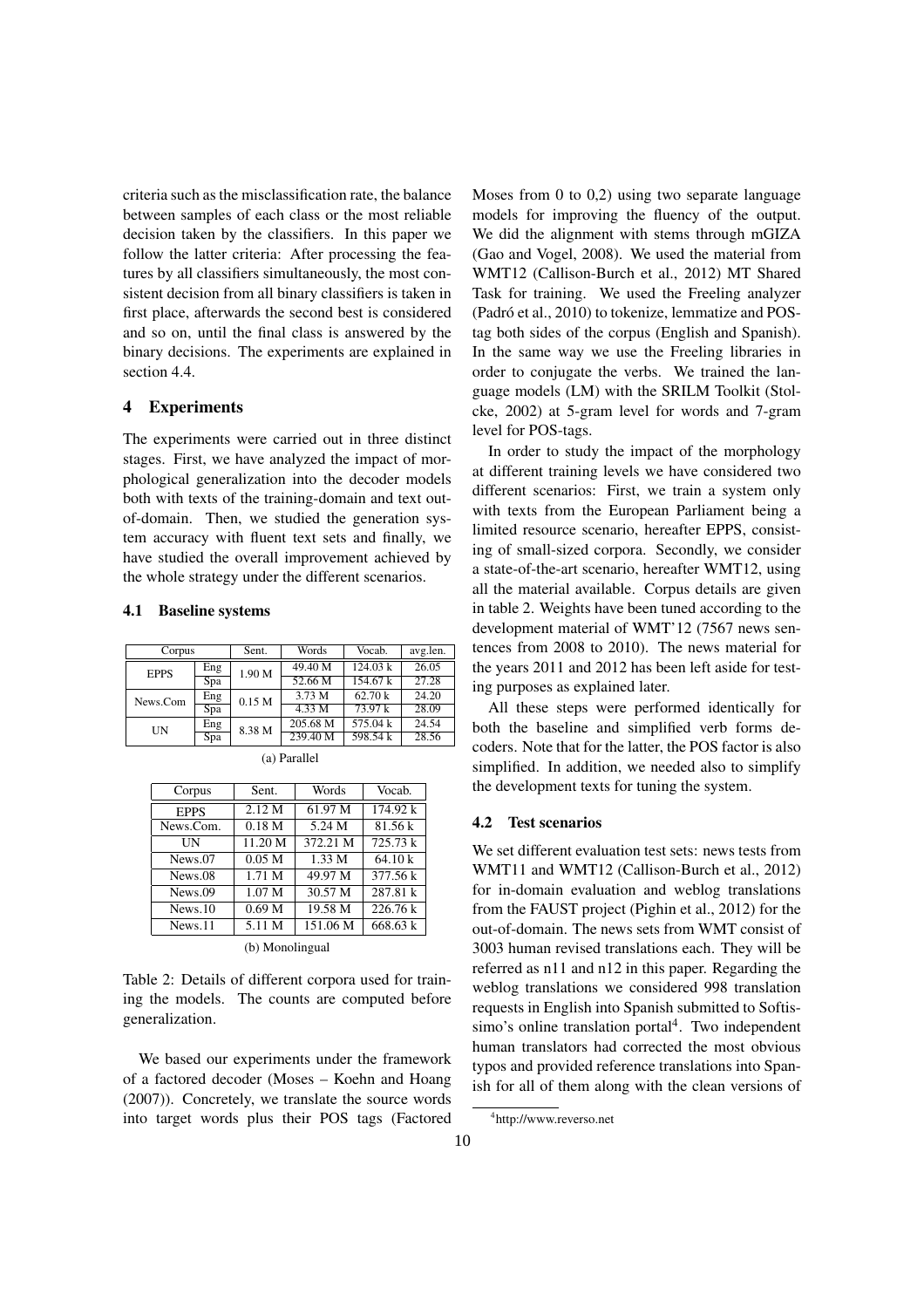the input requests. Thus, we consider four different test sets from this material:

*i*) *Weblog Raw (wr)* The noisy weblog input. It contains misspellings, slang and other input noise typical from chats, forums, etc. These translations are evaluated with their correspondent reference provided by each translators (two references).

*ii*) *Weblog Clean<sup>i</sup> (w0 and w1)* The cleaned version of the input text provided by each translator on the source side. Cleaned versions may differ due to the interpretation of the translators (e.g. If you dont like to chat  $\rightarrow$  If you don't like chatting — If you don't want to chat).

*iii*) *Weblog Clean0.1 (w0.w1)* In that case we mix up the criteria of the different translators. In that case the cleaned versions are concatenated (making up a set of 1,996 sentences) and evaluated with their respective translations (two references).

## 4.3 Impact of morphology generalization into the Decoder

We analyzed the effect of the morphology generalization into the decoder's models across two different aspects. First, we analyzed to what extent the morphology generalization reduces the perplexity of the language models built upon words and POS tags. Secondly, we analyzed the downsizing of the sparsity within the Moses lexical models.

Results of the perplexity and sparsity reduction are detailed in table 3. The EPPS results detail the reduction within the constrained decoder and the WMT12 ones detail the reduction within the fully-trained decoder. In general terms, word level perplexities are reduced by a 6-7% when working with formal News data (in-domain) and by a 12- 17% when working with weblog data. We observed that perplexity reduction is relatively more important for the constrained system. For the POS Language Models we observed less margin of reduction for the in-domain News sets (3-6%) and similar results for the weblog dataset (11.5-18%). With respect to the lexical models, we observed a reduction of the Spanish unique entries of the model. For the constrained system (EPPS) the entries are reduced from 164.13k to 140.10k and for the fully trained (WMT12) system the entries are reduced from 660.59k to 626.36k. The ratios of the lexical models show that the sparsity is clearly defined in

| EPPS           | Base        | Simp.  | $\%$                        |
|----------------|-------------|--------|-----------------------------|
| n11            | 291.63      | 270.61 | $-7.21$                     |
| n12            | 288.66      | 267.19 | $-7.44$                     |
| w <sub>0</sub> | 944.18      | 790.46 | $-16.28$                    |
| w1             | 1076.28     | 910.67 | $-15.39$                    |
| WMT12          | <b>Base</b> | Simp.  | $\mathcal{G}_{\mathcal{O}}$ |
| n11            | 186.04      | 174.74 | $-6.07$                     |
|                |             |        |                             |
| n12            | 172.65      | 162.29 | $-6.00$                     |
| w <sub>0</sub> | 613.38      | 533.73 | $-12.99$                    |

(a) Word perplexity

| <b>EPPS</b>    | <b>Base</b> | Simp.                        | $\%$     |
|----------------|-------------|------------------------------|----------|
| n11            | 15.21       | 14.31                        | $-5.92$  |
| n12            | 15.84       | 14.87                        | $-6.12$  |
| w0             | 43.33       | 35.46                        | $-18.16$ |
| w1             | 50.12       | 41.63                        | $-16.94$ |
| WMT12          | <b>Base</b> | $\overline{\textbf{S}}$ imp. | $\%$     |
| n 11           | 12.74       | 12.33                        | $-3.22$  |
|                |             |                              |          |
| n12            | 13.1        | 12.47                        | $-4.81$  |
| w <sub>0</sub> | 30.07       | 26.33                        | $-12.44$ |

(b) PoS perplexity

| EPPS  | <b>English</b> | <b>Spanish</b> | <b>Ratio</b> |
|-------|----------------|----------------|--------------|
| Base  | 124.06k        | 164.13k        | 1.32         |
| Simp. |                | 140.10k        | 1.13         |
| WMT12 |                |                |              |
| Base  | 658.67k        | 660.59k        | 1.00         |
| Simp. |                | 626.36k        | 0.95         |

(c) Lexical Entries

Table 3: Evaluation of perplexity and lexical entries reduction obtained by the morphology generalization strategy.

the constrained system while it becomes balanced with a larger training corpus. In the latter case the generalization causes a negative sparsity relation.

#### 4.4 Generation System

After analyzing the impact of the generalization strategy into the decoder models, we evaluated the DDAG accuracy to predict the morphology of the verb forms.

Previous studies (de Gispert and Mariño, 2008) detailed that the learning curve for predicting verb forms stabilized with 300,000 verb samples for PN and 150,000 verb samples NG. As the purpose of this paper is to analyze the suitability of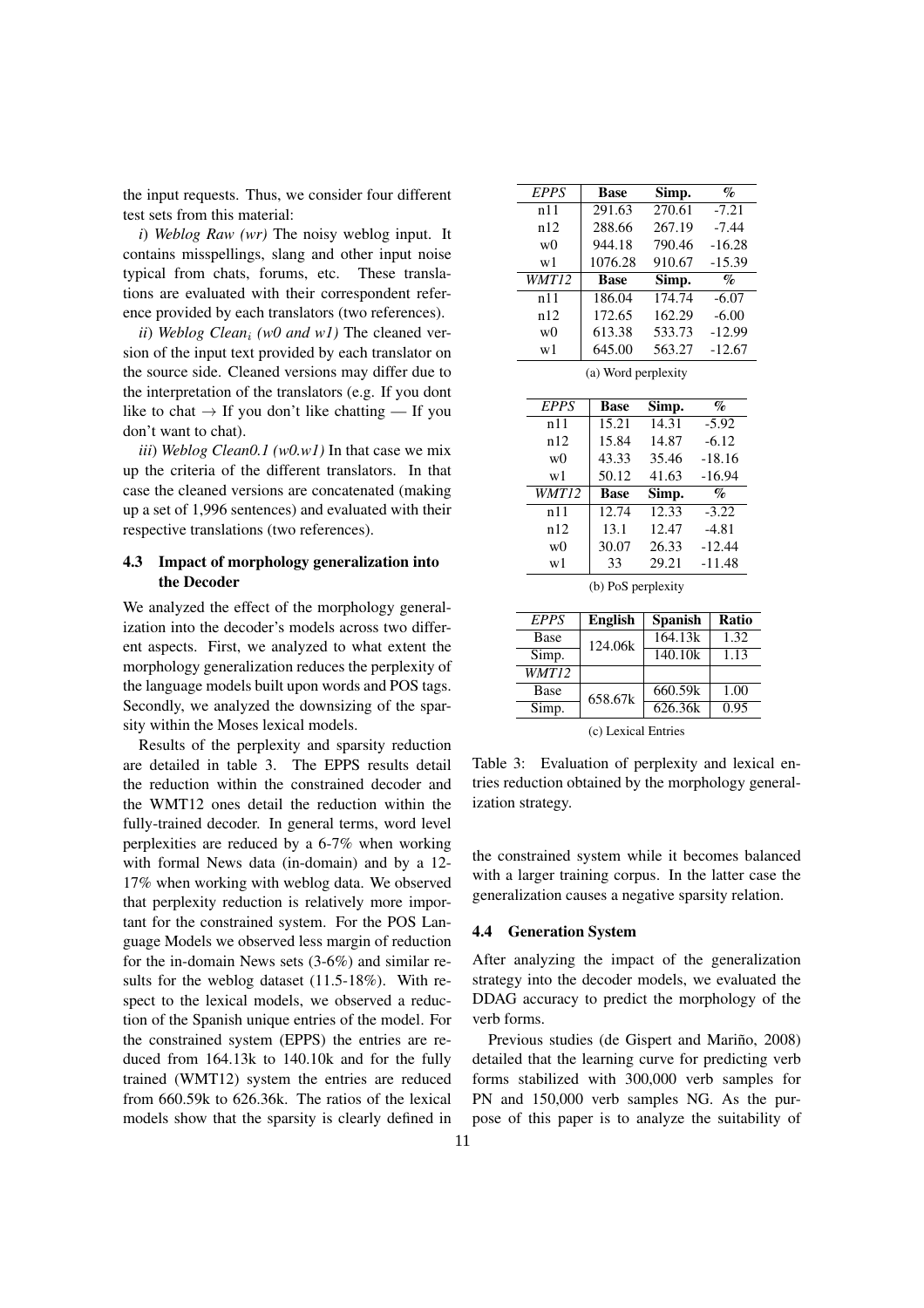| DDAG accuracy            |                  | <b>Test sets</b> |       |        |       |       |       |       |            |
|--------------------------|------------------|------------------|-------|--------|-------|-------|-------|-------|------------|
| <b>Person and Number</b> |                  | wmt12            | Sub   | n08-10 | w0    | w0.w1 | wI    | wr    | <b>AVG</b> |
|                          | wmt12            | 86.59            | 68.39 | 84.41  | 73.89 | 74.56 | 74.77 | 71.87 | 76.35      |
| Shallow                  | $wmtl2+Sub$      | 85.71            | 80.30 | 84.76  | 83.41 | 84.39 | 84.46 | 81.52 | 83.51      |
|                          | <b>Subtitles</b> | 80.75            | 81.87 | 82.73  | 84.32 | 84.57 | 84.28 | 82.48 | 83.00      |
|                          | wmt12            | 87.67            | 68.45 | 84.93  | 73.80 | 74.24 | 74.22 | 71.96 | 76.47      |
| Shallow+Dep              | $wmtl2+Sub$      | 86.78            | 80.50 | 85.44  | 84.68 | 84.75 | 84.19 | 82.02 | 84.05      |
|                          | <b>Subtitles</b> | 81.81            | 82.00 | 83.21  | 85.04 | 84.98 | 84.92 | 82.70 | 83.52      |
| <b>Number and Gender</b> |                  |                  |       |        |       |       |       |       |            |
|                          | wmt12            | 88.09            | 86.25 | 84.07  | 79.82 | 80.74 | 80.77 | 80.95 | 82.96      |
| Shallow                  | $wmtl2+Sub$      | 86.63            | 90.06 | 83.93  | 83.77 | 84.20 | 84.62 | 83.98 | 85.31      |
|                          | <b>Subtitles</b> | 80.46            | 88.06 | 82.79  | 81.14 | 81.39 | 81.20 | 81.39 | 82.35      |
|                          | wmt12            | 88.60            | 86.49 | 84.00  | 81.58 | 80.52 | 81.20 | 80.74 | 83.30      |
| $Shallow+Dep$            | $wmtl2+Sub$      | 87.16            | 90.49 | 83.71  | 83.77 | 83.55 | 83.76 | 83.12 | 85.08      |
|                          | <b>Subtitles</b> | 80.82            | 88.09 | 82.06  | 82.89 | 82.90 | 82.91 | 82.68 | 83.19      |

Table 5: Accuracy scores achieved by the DDAG learner trained with different clean and aligned corpus (wmt12, Subtitles and combined) and different feature sets (Shallow and Shallow+Dependencies). The best results are depicted in bold.

|                 |                  | PN    |      | NG    |      |
|-----------------|------------------|-------|------|-------|------|
|                 |                  | Train | Test | Train | Test |
| WMT12           |                  | 300k  | 189k | 150k  | 40k  |
|                 | <b>Subtitles</b> |       | 82k  | 30k   | 7k   |
|                 | <b>WMT12</b>     | 150k  | 339k | 120k  | 70k  |
| <b>Combined</b> | <b>Subtitles</b> | 150k  | 232k | 30k   | 7k   |
|                 | Total            | 300k  | 570k | 150k  | 77k  |

Table 4: Details of the number of verbs per corpora and task used for training the generation system. PN stands for Person and Number and NG for Number and Gender.

morphology-generalization strategy when addressing out-of-domain translations, we did not consider the study a new learning curve

We trained the generation system with clean and fluent corpora (not MT-output). Details of the different corpora studied are depicted in table 4.

First, we trained as a baseline generation system with the same corpora of WMT12. We homogeneously sampled 300,000 sentences from the parallel corpus with 678k verbs. We used 450,000 verbs for training the generation system (300,000 for person and number (PN) and 150,000 for number and gender (NG)) setting aside 228k verbs (188 for PN and 40k for NG) for testing purposes.

We coped with second person morphology (*tu´* / *vosotros*) with the use of OpenSubtitles corpora as training material, which contains plenty of dialogs. In that case we needed to align the sentences. We performed all the steps of mGIZA starting from the previously trained WMT12 models.

We used the OpenSubtitles corpora in two different ways: entirely or partially combined with the WMT12 corpora. However, the Subtitles corpora does not have enough verb forms for training the number and gender system, causing a smaller size of the training set for the standalone system and not allowing an equal contribution (50%) for the combined version.

| w0.w1     |                  | <b>Stats</b> |                  |      |
|-----------|------------------|--------------|------------------|------|
| PN        | <b>Precision</b> | Recall       | <b>Specifity</b> | F1   |
| <b>1S</b> | 0.93             | 0.88         | 0.98             | 0.45 |
| 2S        | 0.80             | 0.80         | 0.97             | 0.40 |
| <b>3S</b> | 0.82             | 0.92         | 0.86             | 0.44 |
| 1P        | 0.89             | 0.79         | 1.00             | 0.42 |
| 2P        | 0.00             | 0.00         | 1.00             | 0.00 |
| 3P        | 0.82             | 0.67         | 0.98             | 0.37 |
| NG        |                  |              |                  |      |
| <b>SM</b> | 0.86             | 0.94         | 0.73             | 0.45 |
| SF        | 0.78             | 0.63         | 0.96             | 0.35 |
| PM        | 0.80             | 0.70         | 0.98             | 0.37 |
| PF        | 0.84             | 0.73         | 0.99             | 0.39 |

Table 6: Classification scores for the best accuracy configurations.

We also tested the prediction task in sets other than the verbs left apart from the training data. Concretely, we used the development material of WMT12 (n08-10) and the weblog test data.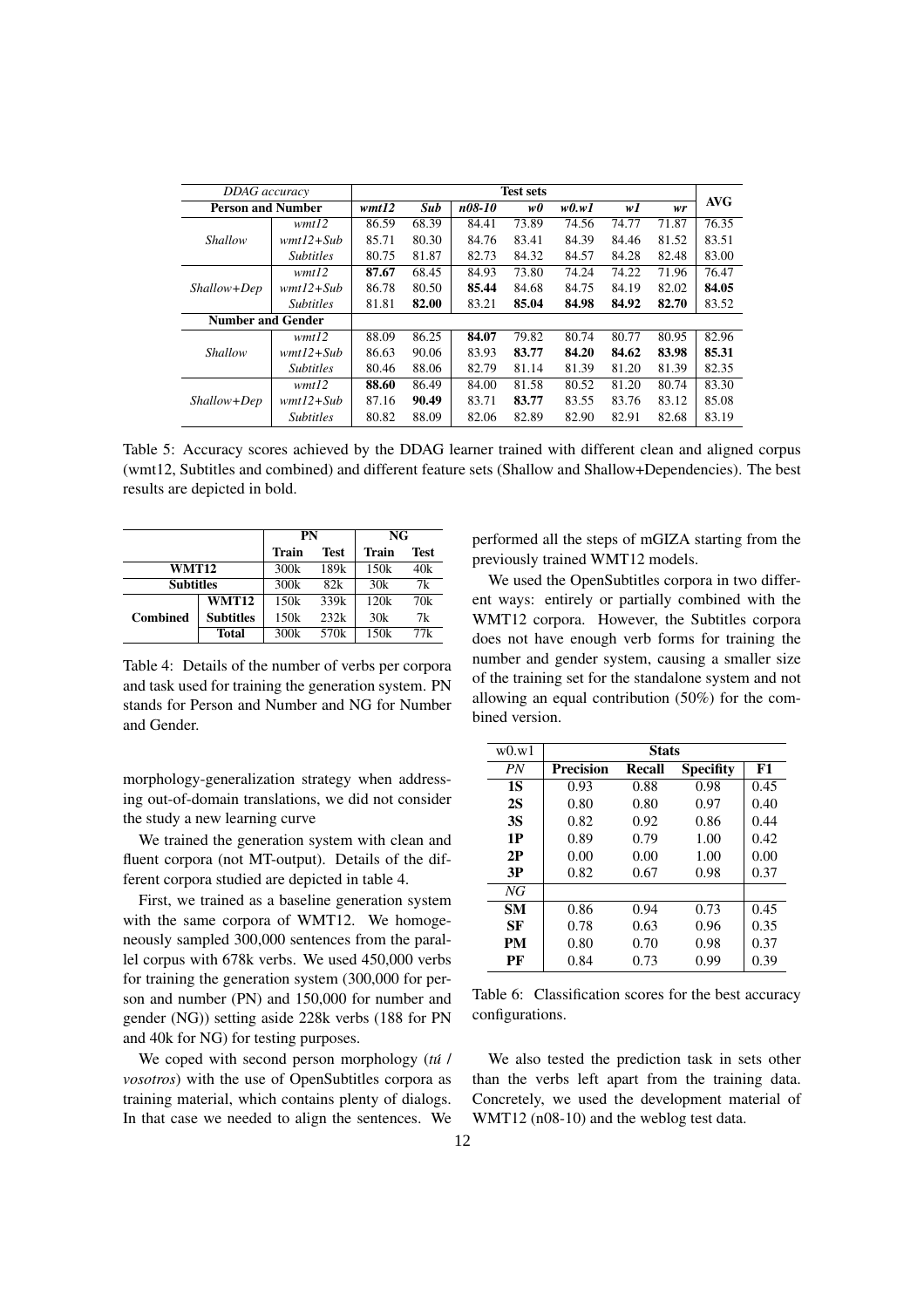Results are shown in tables 5. Regarding the feature sets used, as explained on section 3.1, we analyzed the accuracy both with shallow features and combining them with deep projected features (*Shallow+Dep*) based on syntactic and semantic dependencies. We also analyzed the precision, recall and F1 scores for each class for the *w0.w1* test set (Table 6). These results are from the best configurations achieved (PN: *Shallow+Dep* trained only with Subtitles and NG: *Shallow* trained with combined sets (WMT12+Sub)).

Results to predict person and number indicate that models trained with only subtitles yield the best accuracies for weblog data, whereas the models trained with the *WMT12+Sub* combined set yield the best results for the News domain. In addition, we observed that the best results are obtained with the help of the deep features indicating that they are important for the prediction task.

However, deep features do not help in the prediction of number and gender for the weblog and News test sets. With respect to the training material, the best results are achieved by the combined training set *WMT12+Sub* for the weblog tests and by the standalone WMT12 set for the News test set. This behavior is explained by the small amount of number and gender samples in the subtitles set.

Consequently, we analyzed the most important features from the DDAG-SVM models, i.e. those features with a significant weight values in the support vectors of the classifiers. Regarding the PN classifiers, we found that the Shallow features were among the 9 most important features of the PN models. Dependency features were less important being the POS, surface and lemma of the subject the 10th, 13th and 16th most important features respectively. Predicate features had a minimal presence in the models being the POS of the APP0 the 24rd most important feature. As presumed, for the NG classifiers the impact of the deep features was less important. In that case the POS of the NMOD and PMOD were in the 14th and 17th positions respectively and the POS of A1 the 18th most important feature.

With respect to the correctness of the classifiers per class (Table 6), we observed that 1P and SM classes are the ones with the highest F1 score. However, 2P class cannot be predicted due to its small presence ( $\approx$  0.6%) in both training and testing sets. When analyzing the results in detail, we found considerable confusions between 3P-3S, 2S-3S, and SM-SF. This latter case is caused by the presence of female proper nouns that the system is not able to classify accordingly (e.g. *Tymoshenko*) and therefore assigns them to the majority class (SM). All the F1 scores are around 0.35 and 0.45 per class, with the exception of 2P that can not be predicted properly.

#### 4.5 Translation

Before analyzing the improvement of the strategy as a whole, we made an oracle analysis without the generation system. In that case, we evaluated the oracle translations by simplifying the reference translations and comparing them to the output of the simplified models. We detail the BLEU oracles in table 7. For the constrained system we observed a potential improvement between 0.5 to 0.7 BLEU points for the News sets and an improvement from 1 to 1.3 BLEU points for weblog datasets. For the full trained system we observed a similar improvement for the News sets (between 0.5 and 0.7 BLEU points) but a better improvement, between 2 and 3 BLEU points, for the out-of-domain weblog data. These oracles demonstrate the potential of morphology generalization as a good strategy for dealing with outof-domain data.

After analyzing the oracles we studied the overall translation performance of the strategy. We analyzed the results with BLEU and METEOR (Denkowski and Lavie, 2011). However, METEOR properties of synonymy and paraphrasing did not make it suitable for evaluating the oracles for the simplified references. In addition, table 7 details the results for the full generation strategy. In general terms, we observe better improvements for the weblog (out-ofdomain) data than for the News data. For the constrained system, weblog test sets improve by 0.55 BLEU/0.20 METEOR points while News test sets only improve 0.25 BLEU/0.14 METEOR points. For the fully trained system, the out-of-domain improvement is 1.49 BLEU/1.27 METEOR points in average and the News (in-domain) achieve an improvement of 0.62/0.56 METEOR points. These results are discussed next.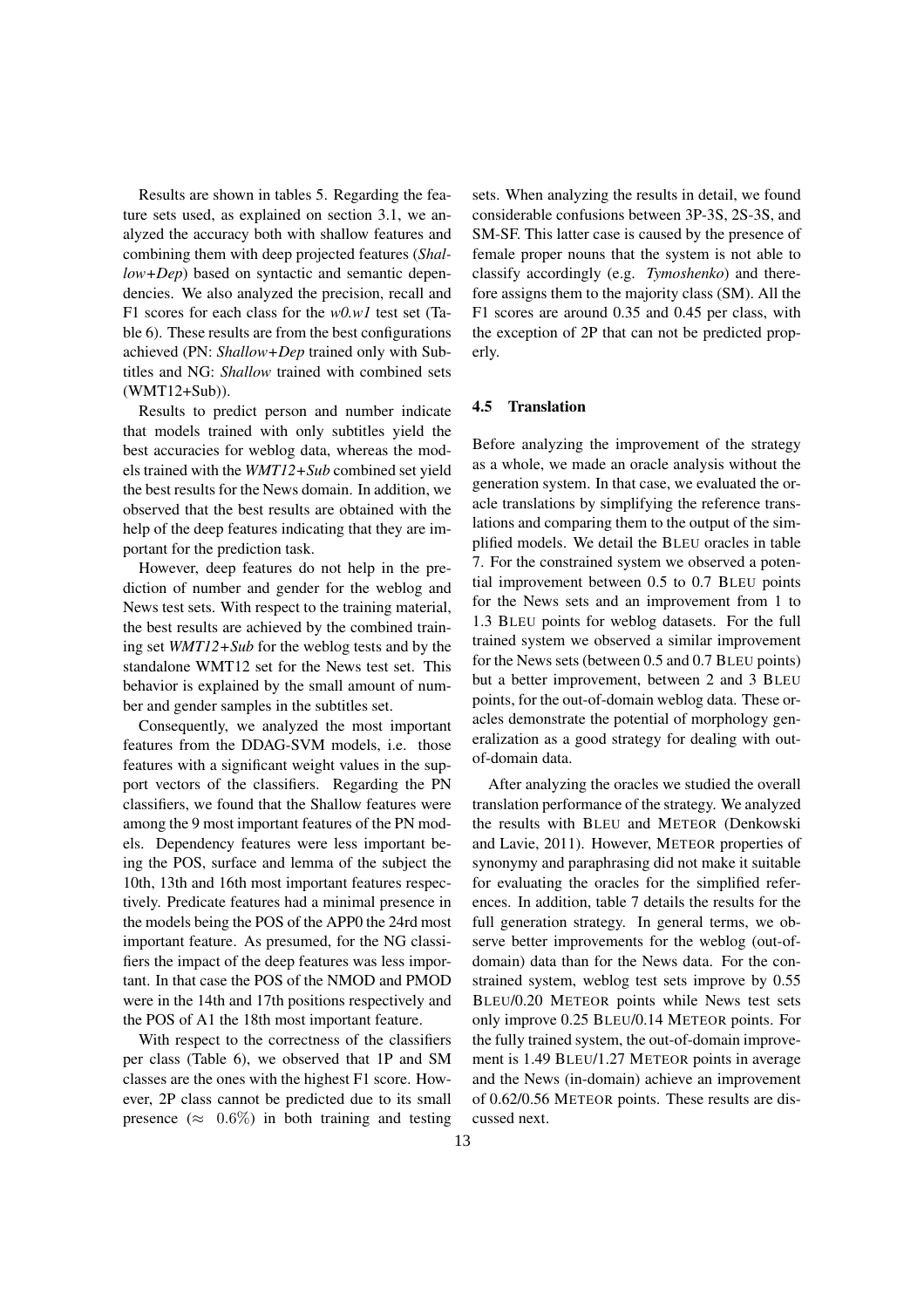| <b>BLEU-EPPS</b>   |                  |       |       | <b>Test sets</b> |                    |       |       | <b>AVG</b> |
|--------------------|------------------|-------|-------|------------------|--------------------|-------|-------|------------|
| <b>Method</b>      | <b>Train</b>     | w0    | w0.w1 | wI               | wr                 | n11   | n12   |            |
| <b>Baseline</b>    |                  | 26.91 | 32.86 | 25.86            | 28.94              | 28.58 | 28.36 | 28.59      |
| Oracle             |                  | 27.97 | 34.17 | 27.01            | 30.06              | 29.35 | 28.87 | 29.57      |
|                    | wmt12            | 26.87 | 32.82 | 25.83            | 28.85              | 28.98 | 28.46 | 28.64      |
| Shallow            | $wmtl2+Sub$      | 27.53 | 33.53 | 26.42            | 29.3               | 28.92 | 28.46 | 29.03      |
|                    | <b>Subtitles</b> | 27.41 | 33.4  | 26.34            | 29.19              | 28.83 | 28.37 | 28.92      |
|                    | wmt12            | 26.95 | 32.88 | 25.85            | 28.92              | 28.96 | 28.45 | 28.67      |
| Shallow+Dep        | $wmtl2 + Sub$    | 27.49 | 33.47 | 26.36            | 29.24              | 28.94 | 28.46 | 28.99      |
|                    | <b>Subtitles</b> | 27.38 | 33.39 | 26.34            | 29.19              | 28.86 | 28.39 | 28.93      |
| <b>METEOR-EPPS</b> |                  |       |       |                  |                    |       |       |            |
| <b>Baseline</b>    |                  | 52.46 | 55.89 | 52.32            | 52.55              | 52.62 | 52.67 | 53.08      |
|                    | wmt12            | 52.36 | 55.89 | 52.28            | 52.29              | 52.87 | 52.71 | 53.07      |
| Shallow            | $wmtl2 + Sub$    | 52.68 | 56.23 | 52.60            | 52.51              | 52.85 | 52.70 | 53.26      |
|                    | <b>Subtitles</b> | 52.63 | 56.18 | 52.53            | 52.46              | 52.78 | 52.62 | 53.20      |
|                    | wmt12            | 52.33 | 55.89 | 52.29            | 52.33              | 52.86 | 52.70 | 53.07      |
| Shallow+Dep        | $wmtl2 + Sub$    | 52.64 | 56.19 | 52.56            | 52.45              | 52.86 | 52.70 | 53.24      |
|                    | <b>Subtitles</b> | 52.64 | 56.17 | 52.52            | 52.48              | 52.81 | 52.66 | 53.21      |
| BLEU-WMT12         |                  |       |       |                  |                    |       |       |            |
| <b>Baseline</b>    |                  | 29.07 | 36.02 | 27.92            | 31.81              | 32.62 | 33.01 | 31.74      |
| Oracle             |                  | 31.12 | 39.01 | 30.63            | 34.16              | 33.38 | 33.49 | 33.63      |
|                    | wmt12            | 29.82 | 37.31 | 29.24            | 32.82              | 32.87 | 32.98 | 32.51      |
| Shallow            | $wmtl2 + Sub$    | 30.59 | 38.17 | 29.94            | 33.28              | 32.87 | 32.99 | 32.97      |
|                    | <b>Subtitles</b> | 30.43 | 37.92 | 29.78            | 33.12              | 32.77 | 32.87 | 32.82      |
|                    | wmt12            | 29.87 | 37.35 | 29.23            | 32.82              | 32.91 | 32.99 | 32.53      |
| Shallow+Dep        | $wmtl2 + Sub$    | 30.55 | 38.09 | 29.9             | 33.26              | 32.89 | 33.01 | 32.95      |
|                    | <b>Subtitles</b> | 30.48 | 38.03 | 29.89            | 33.21              | 32.77 | 32.87 | 32.88      |
| METEOR-WMT12       |                  |       |       |                  |                    |       |       |            |
| <b>Baseline</b>    |                  | 53.20 | 56.88 | 53.19            | 53.36              | 55.19 | 55.64 | 54.58      |
|                    | wmt12            | 54.32 | 58.15 | 54.31            | $\overline{54.36}$ | 55.53 | 55.70 | 55.40      |
| Shallow            | $wmtl2+Sub$      | 54.70 | 58.58 | 54.69            | 54.62              | 55.51 | 55.69 | 55.63      |
|                    | <b>Subtitles</b> | 54.61 | 58.45 | 54.59            | 54.53              | 55.44 | 55.62 | 55.54      |
|                    | wmt12            | 54.27 | 58.14 | 54.31            | 54.35              | 55.55 | 55.71 | 55.39      |
| Shallow+Dep        | $wmtl2 + Sub$    | 54.67 | 58.57 | 54.70            | 54.61              | 55.53 | 55.71 | 55.63      |
|                    | <b>Subtitles</b> | 54.60 | 58.47 | 54.61            | 54.58              | 55.47 | 55.62 | 55.56      |

Table 7: Evaluation scores for English-Spanish translations considering Baseline, Oracle and Morphology Generation configurations. The best results are depicted in bold.

## 5 Discussion

The comparison of the different experiments show that a better improvement of the language models perplexity do not lead to a better improvement into the oracles obtained. Concretely, the EPPS constrained language models achieved a higher improvement with respect to the perplexities, whereas the fully trained WMT12 decoder achieved better improvement oracles. These results point the importance of the morphology generalization to the phrase-based and lexical models other than the language models.

In addition, when considering the full strategy the non-constrained system (WMT12) achieves higher

improvements compared to the constrained decoder in most of the metrics. The constrained decoder provides a less fluent translation (and more noisy) compared to the fully trained decoder. Consequently, the morphology prediction task becomes more difficult for the constrained scenario due to the high presence of noise in the context of the generalized verbs. The noise presence into the MT-output also explains why the deep features do not help to obtain better translations. The main difference between the accuracy and translation experiments is the typology of the text where the prediction takes place. Whereas the accuracy experiments are performed with human references the generation system has to deal with the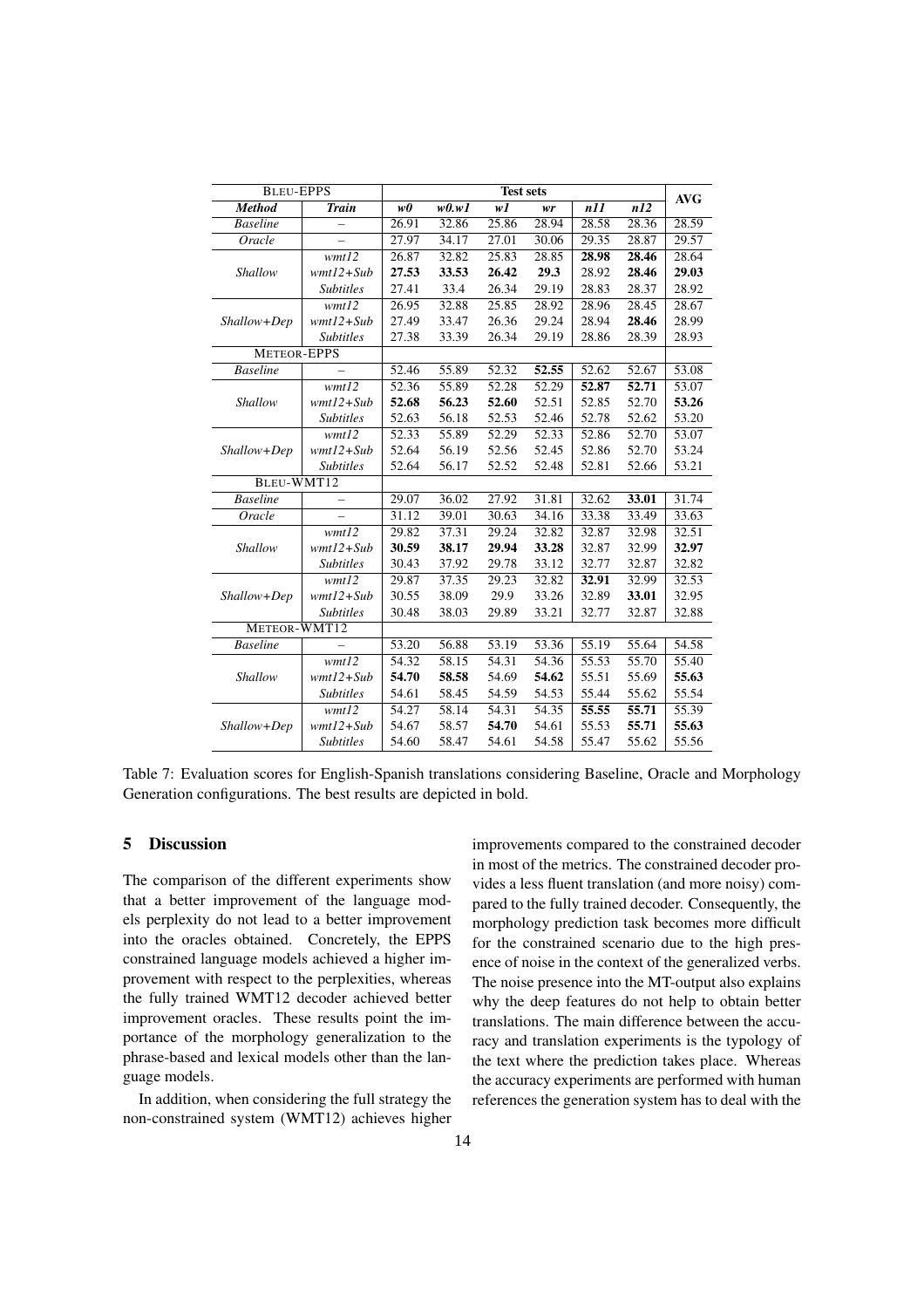decoder output, which is noisy and less fluent, making the shallow features more robust. Thus, the strategy becomes more relevant when a decoder of better quality is available because a more fluent MT-output eases the task of morphology prediction.

The combined training set (*wmt12+Sub*) achieves the most stable improvement across all the metrics and trained scenarios. The WMT12 generation system worsens the baseline results, making the Subtitles corpus a crucial part to be combined into the training material in order to achieve a high improvement for the fully trained system due to, among other reasons, the lack of second person inflected forms into the training material.

We conducted a posterior analysis of the cases when the generation system worsened the oracle. In that case we found that in the 25% of these cases the generation was correctly performed but there was a change of the subject between the reference and the output. For example, the English phrase "Good people are willing" translated as "*Las buenas personas están*" has a worse score than "Las buenas personas *esta´*" with the reference "*La gente buena esta´*". In that example the metric penalizes the good agreement instead of the verb correspondence with the reference, which obviously it is not correct.

## 6 Conclusions and Future Work

This paper presents a strategy based on morphology generalization as a good method to deal with out-ofdomain translations, whereas it provides stability to in-domain translations. The experiments point the morphological sparseness as a crucial issue to deal when performing domain adaptation in SMT into richer languages along with language model perplexity.

In addition, we have shown that training morphology generation systems with the help of noisy data (OpenSubtitles) might help to obtain a better translation without compromising the quality of the models. Morphology generation systems might be trained with a relatively small amount of parallel data compared to standard SMT training corpora.

We have also shown the importance of projected deep features in order to predict the correct verb morphology under clean and fluent text. However, the projection of deep features is sensitive to the fluency of the sentence making them unreliable when they are applied to noisy MT-output.

Also we have shown that the morphology generation system becomes more relevant with high quality MT systems because their output is more fluent, making the shallow and deep features more reliable to guide the classifier.

Future plans include providing a n-best list or a lattice to the generation system to expand its search. We also work on the study of the projection heuristics in order to make the deep features less sensitive to the MT-output noise. Finally, we want to expand our study to the generalization of common nouns, function words and adjectives. In this case we should study the suitability of sequential learning frameworks such as CRF or probabilistic graphical models (PGM).

#### Acknoweledgments

We would like to thank the anonymous reviewers for their insightful comments. We also want to thank Daniele Pighin for his valuable advice. This research has been partially funded by the European Community's Seventh Framework Programme (FP7/2007-2013) under grant agreement 247762 (FAUST project, FP7-ICT-2009-4-247762) and by the Spanish Government (Buceador, TEC2009- 14094-C04-01)

#### References

- E. Avramidis and P. Koehn. 2008. Enriching morphologically poor languages for statistical machine translation. *Proc. of ACL-08: HLT*, pages 763–770.
- O. Bojar and A. Tamchyna. 2011. Forms Wanted: Training SMT on Monolingual Data. Workshop of Machine Translation and Morphologically-Rich Languages., January.
- C. Callison-Burch, P. Koehn, C. Monz, M. Post, R. Soricut, and L. Specia. 2012. Findings of the 2012 workshop on statistical machine translation. In *Proc. of the 7th Workshop on Statistical Machine Translation*, pages 10–51, Montréal, Canada. ACL.
- A. Clifton and A. Sarkar. 2011. Combining morphemebased machine translation with post-processing morpheme prediction. In *Proc. of the 49th Annual Meeting of the ACL-HLT. Portland, OR, USA*.
- A. de Gispert and J. Mariño. 2008. On the impact of morphology in English to Spanish statistical MT. *Speech Communication*, 50(11-12):1034–1046.